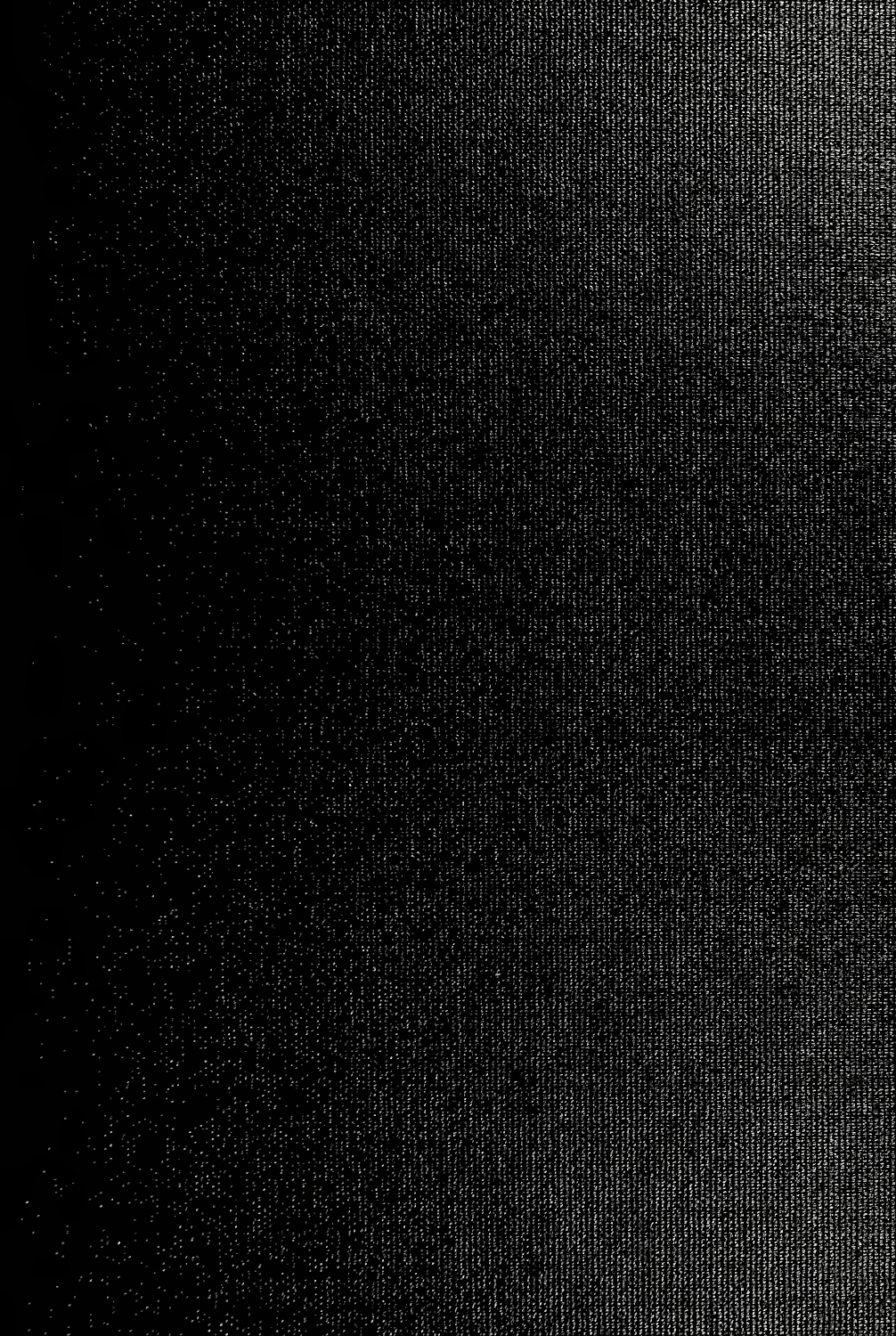|                       | Total Votes Cast<br>Blanks<br>All Others       | 1853851<br>18753851<br>1897851<br>82222 23232<br>$\frac{6}{4}$     | ഥാപ $\sim$                                       | 64,107<br>3,184<br>34 |
|-----------------------|------------------------------------------------|--------------------------------------------------------------------|--------------------------------------------------|-----------------------|
| <b>State Election</b> | Republican<br>of Canton<br>Robert E. Burr, Jr. | 1981<br>1981 1980<br>1981 1980<br>1980 1980 1981<br>1980 1981 1981 |                                                  | 22,575                |
|                       | Democratic<br>aoiliM io<br>Brian A. Joyce      | HULA 98 HULA<br>1975 1980 1980 1991<br>1994 1998 1992 1994         |                                                  | 38,314                |
|                       | Total Votes Cast                               | 338833 58824                                                       |                                                  | 5,897                 |
|                       | Blanks<br>All Others                           | säzss Reats                                                        | ణ                                                | 794<br>Ļ              |
|                       | uoiliM lo<br>Richard Livingston                | nggash Sarga                                                       |                                                  | 1,821                 |
| Republican Primary    | of Canton<br>Robert E. Burr, Jr.               | 273857                                                             | 8872372                                          | 3,275                 |
|                       | Total Votes Cast                               | 3353388<br>205388                                                  |                                                  | 15,973                |
|                       | Blanks                                         | <b>98388</b>                                                       | <b>1988282</b><br>1988282                        | 4,703                 |
| emocratic Primary     | All Others                                     | $23$ $\frac{1}{7}$                                                 | 8ವರ್ಷ 4                                          | 144                   |
|                       | aoiliM 10<br>Brian A. Joyce                    | 886283                                                             | 000404<br>000404                                 | 1,126                 |
|                       | Norfolk,<br>Bristol &<br>Plymouth<br>District  | aston<br>www.communication.com<br>raintree                         | andolph<br>haron<br>toughton<br>Nest Bridgewater | <b>OTALS </b>         |

|                       | Total Votes Cast                               | 58,667<br>63357637637<br>0337627<br>0345032       |
|-----------------------|------------------------------------------------|---------------------------------------------------|
|                       | Blanks                                         | 4,876<br>4988884<br>40389824<br>403998            |
|                       | All Others                                     | 75<br>$^{49}$<br>$\frac{1}{35}$                   |
|                       | <b>1</b> hdepadent<br>ot Quinty<br>Fanta Innis | 5,152                                             |
| <b>State Election</b> | Democratic<br>of Quincy<br>John F. Keenan      | 29,982<br>2544<br>2557<br>2557<br>2555<br>202     |
|                       | Republican<br>ot Quincy<br>Daniel M. Dewey     | 18,582<br>88454457<br>8846186<br>28462            |
|                       | Total Votes Cast                               | 6,816<br>935<br>1948<br>1958<br>1958<br>1958      |
|                       | Blanks                                         | 2,174<br>882288                                   |
|                       | All Others                                     | 65<br>74194                                       |
| Republican Primary    | ot Quincy<br>Daniel M. Dewey                   | $88887741$ $23741$<br>4,577                       |
|                       | Total Votes Cast                               | 1,778 19,510<br>1885188<br>186188<br>18191        |
|                       | Blanks                                         | sangga                                            |
|                       | All Others                                     | 24155<br>47                                       |
| mocratic Primary      | of Quincy<br>Arthur Stephen Tobin              | 8,146<br>1,678<br>1,678<br>4,578<br>4,780         |
|                       | of Quincy<br>лори F. Кеепап                    | 539<br>3330035                                    |
|                       | Norfolk &<br>Plymouth<br>District              | OTALS<br>ington<br>raintree<br>ockland<br>olbrook |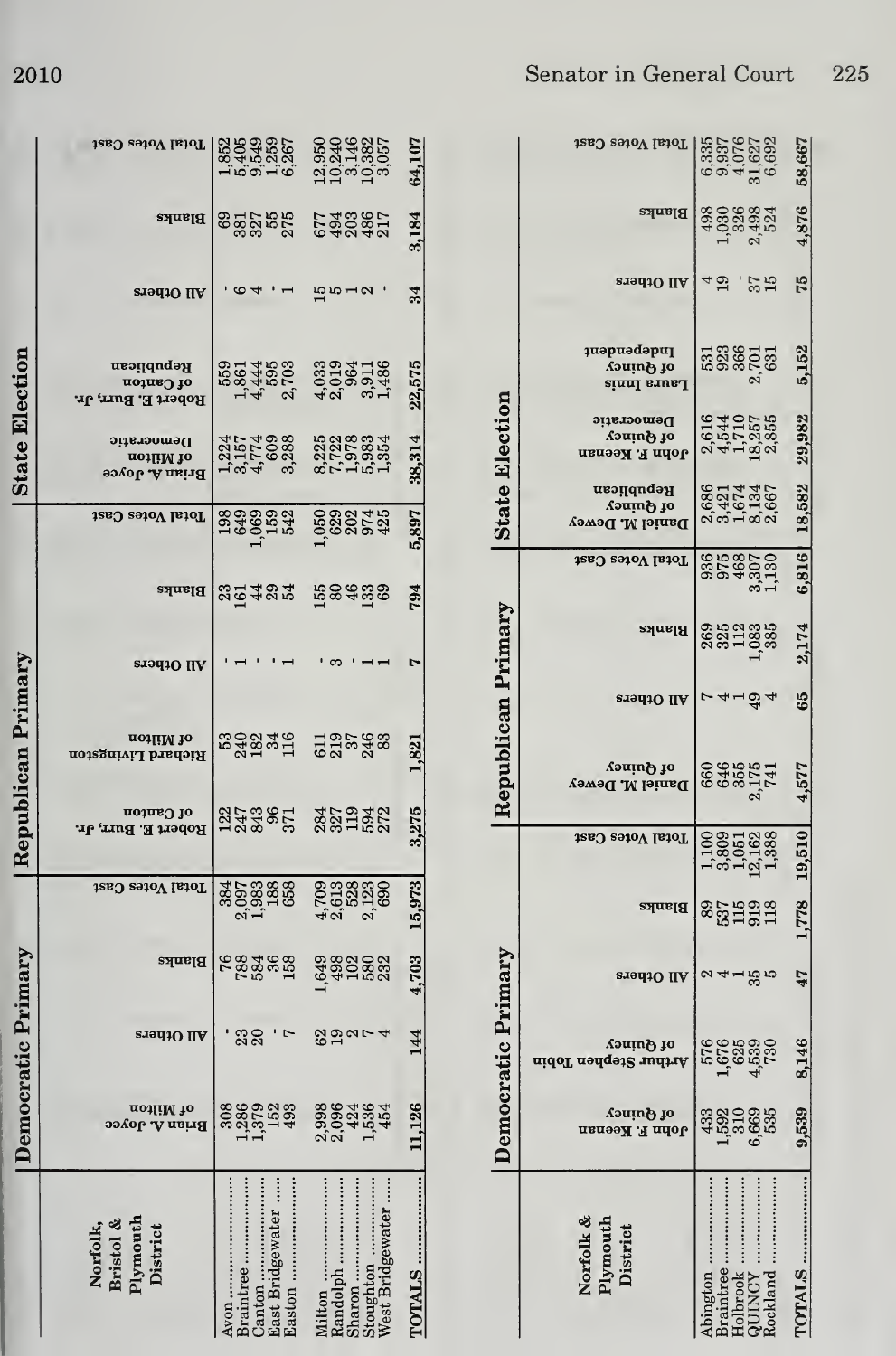| <b>CLARATION</b>   |
|--------------------|
|                    |
| りり                 |
|                    |
|                    |
|                    |
|                    |
|                    |
|                    |
| í                  |
| <b>CONTRACTOR</b>  |
|                    |
|                    |
| $\frac{1}{2}$<br>ŕ |
|                    |
|                    |
|                    |
|                    |
| <b>ALLAND</b>      |
|                    |
|                    |
| <b>ARNATOR</b>     |
|                    |

|                                      | Democratic Primary                |            |             |                         | Republican Primary                  |                         |                  |                              | <b>State Election</b>                                   |                                                   |            |                            |                           |
|--------------------------------------|-----------------------------------|------------|-------------|-------------------------|-------------------------------------|-------------------------|------------------|------------------------------|---------------------------------------------------------|---------------------------------------------------|------------|----------------------------|---------------------------|
| Plymouth &<br>Barnstable<br>District | qinomAld jo<br>Therese Murray     | All Others | Blanks      | Total Votes Cast        | doiwhang to<br>Thomas Francis Keyes | <b>STOLIO</b> IIA       | Blanks           | Total Votes Cast             | Democratic<br>q1nows <sub>Id</sub> jo<br>Therese Murray | Republican<br>doiwhnag lo<br>Thomas Francis Keyes | and Others | Blanks                     | Total Votes Cast          |
| Barnstable<br>Falmouth               | 888345<br>88835                   | 292<br>S   | 558348 5482 | 858183844               |                                     | 8<br>் ம                | 34283            | 1182217<br>1820221<br>192021 | 888812<br>888512<br>888616                              |                                                   | , ധට് പ 4  | 1619<br>2145<br>267<br>267 |                           |
| Plympton<br>Sandwich                 | 622<br>132<br>281<br>$\mathbf{c}$ | ာ          |             | 3,154<br>1,507<br>1,507 | 2,998<br>242<br>2,499               | $^{\circ}$ 4 $^{\circ}$ | $1,001$<br>$611$ | 4,005<br>2966<br>3,117       | $12,280$<br>$4,364$                                     | 9,534<br>735<br>5,598                             | $\Xi$<br>7 | 568<br>356                 | 22,392<br>1,413<br>10,325 |
| TOTALS                               | 353<br>$\Xi$                      | 42         | 2,151       | 12,546                  | 11,930                              | 80                      | 3,771            | 15,781                       | 38,852                                                  | 35,242                                            | 35         | 2,335                      | 76,464                    |
|                                      | ſ                                 |            |             |                         | ¢                                   |                         |                  |                              | Ī<br>$\frac{1}{\zeta}$                                  |                                                   |            |                            |                           |

|                                            | Dei                                       | mocratic Primary |                      |                               | Republican Primary                         |            |                    |                        | <b>State Election</b>                                   |                                                          |                    |                         |                                    |
|--------------------------------------------|-------------------------------------------|------------------|----------------------|-------------------------------|--------------------------------------------|------------|--------------------|------------------------|---------------------------------------------------------|----------------------------------------------------------|--------------------|-------------------------|------------------------------------|
| Plymouth &<br>Bristol<br>District<br>First | uojune <sub>L</sub> jo<br>Marc R. Pacheco | All Others       | Blanks               | Total Votes Cast              | uojune <sub>L</sub> jo<br>David W. Pottier | All Others | Blanks             | Total Votes Cast       | Democratic<br>uojune <sub>L</sub> jo<br>Marc R. Pacheco | Republican<br>uojune <sub>l</sub> jo<br>David W. Pottier | All Others         | Blanks                  | Total Votes Cast                   |
| Berkley                                    | 882342<br>882342                          | ' ထက္ က က        | rggeer<br>T          | $258$<br>$17429$<br>$-429$    | 0.738828                                   |            | និងថ្មីកូន         | 040573<br>040473       |                                                         | 132001111 3002257<br>13200110 300001<br>132111 30003     | 35000              | 1948069<br>1958<br>1958 | 1568605<br>1168676<br>201102       |
| Vareham                                    | 804888                                    | മപമ്പ            | 2020<br>2020<br>2021 | $1,014$<br>$0.580$<br>$1,049$ | 1,017<br>1,230<br>1,230<br>1,222           |            | 264<br>1957<br>207 | 139829<br>2003<br>2014 | $4,981$<br>$3,059$<br>$10,010$<br>$4,569$               |                                                          | $\infty$<br>., ⊂ బ | <b>SESSE</b>            | 9,010<br>5,4944<br>16,944<br>8,074 |
| <b>FOTALS</b>                              | $\ddot{\rm e}$                            | 3                | 1,791                | 7,856                         | 5,415                                      | 17         | 1,332              | 6,764                  | 34,124                                                  | 24,653                                                   | 44                 | 2,195                   | 61,016                             |

2010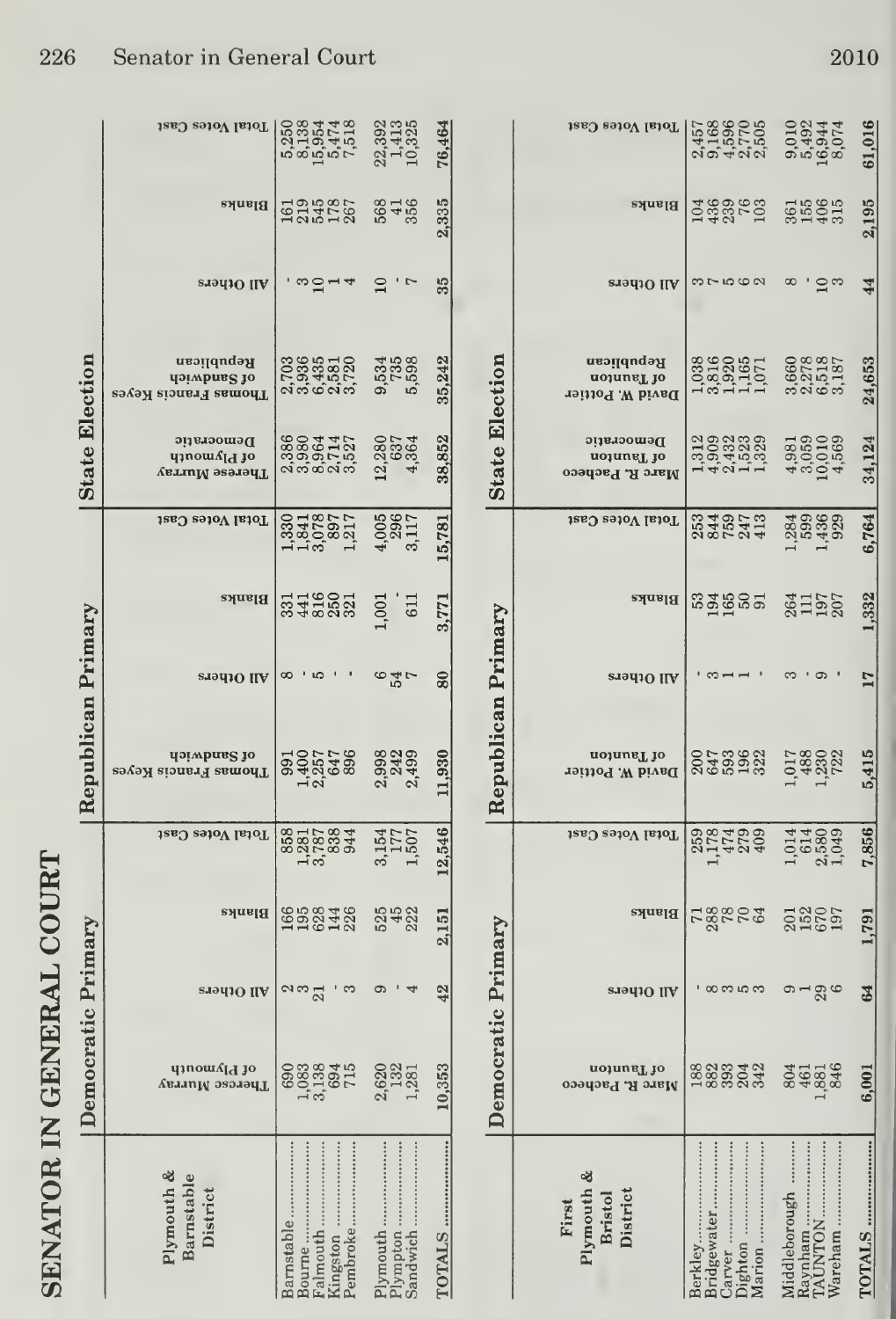|  |  |  | Senator in General Court |  | 227 |
|--|--|--|--------------------------|--|-----|
|--|--|--|--------------------------|--|-----|

|                    | Total Votes Cast                                                             | $\begin{array}{c} 22,513 \\ 4,133 \\ 2,809 \\ 5,165 \\ 6,610 \end{array}$          | $4,389$<br>$5,557$ | 49,176        |                       | Total Votes Cast                                         | $\begin{array}{c} 3.823 \\ 7.6320 \\ 1.714 \\ 1.141 \\ \end{array}$ | $\frac{5,235}{9,172}$<br>21,818 | 75,462        |
|--------------------|------------------------------------------------------------------------------|------------------------------------------------------------------------------------|--------------------|---------------|-----------------------|----------------------------------------------------------|---------------------------------------------------------------------|---------------------------------|---------------|
|                    | $B$ lanks                                                                    | 43235169<br>44235169<br>41 121                                                     | 1,406<br>1,759     | 13,921        |                       | Blanks                                                   | 255252                                                              | 371<br>622<br>308               | 4,892         |
|                    | <b>All Others</b>                                                            | 833280                                                                             | 248                | 423           |                       | All Others                                               | $\frac{2}{10}$<br>ాం                                                | $\alpha \sim 3$                 | 69            |
| State Election     | Democratic<br>of Brockton<br>Thomas P. Kennedy                               | $\begin{array}{c} 17.938 \\ 2.663 \\ 1.780 \\ 1.007 \\ 2.007 \\ 3.735 \end{array}$ | 2,959<br>3,750     | 34,832        |                       | <b>u</b> apuadapuI<br>of Cohaset<br>Paul R. Kearney, Jr. | 944<br>1885<br>187065<br>1871<br>3.188                              | $\frac{1,243}{2,3384}$          | 17,884        |
|                    | Total Votes Cast                                                             | 1,513<br>509<br>1,5392<br>1,392                                                    | 705                | 5,465         | <b>State Election</b> | Republican<br>палошлэм до<br>Robert L. Hedlund, Jr.      | 010051<br>010050<br>010051                                          | $3,619$<br>$6,145$<br>$15,487$  | 52,617        |
|                    | Blanks                                                                       | 1,502<br>497<br>1,988<br>1,988                                                     | 6962               | 5,128         |                       | Total Votes Cast                                         | 81517<br>1519<br>1546<br>2,180                                      | 1,045<br>2,145<br>3,336         | 13,603        |
|                    | <b>STALIO</b> IIA                                                            | ಾಇಇನನ                                                                              | ဖေဖ                | 96            |                       | Blanks                                                   | 318823<br>31882                                                     | 23466<br>466                    | 2,021         |
|                    | $(\mathbf{u}_1$ -a $\mathbf{u}_M)$<br><b>zsìilaH</b> io<br>Robert W. Johnson | $\boldsymbol{\omega}$<br>73                                                        | 34                 | 241           |                       | All Others                                               | $\sim$<br>່ມ                                                        | 10 4 4                          | 36            |
| Republican Primary | noitenimoV oV                                                                |                                                                                    |                    |               | Republican Primary    | qinomaaM jo<br>Robert L. Hedlund, Jr.                    | 667888<br>136888<br>11688                                           | 848<br>1,797<br>2,856           | 11,546        |
|                    | Total Votes Cast                                                             |                                                                                    | 5744               | 367<br>ာ      |                       | Total Votes Cast                                         | <b>parage</b><br>2009                                               | $7,550$<br>$4,874$              | 13,516        |
|                    | Blanks                                                                       | $1,081$<br>$167$<br>$96$<br>$401$                                                  | 137<br>215         | 204<br>0Ĵ     |                       | Blanks                                                   | 5555841                                                             | 602<br>1531<br>1552             | 12,139        |
|                    | <b>STad3O IIA</b>                                                            | $3 - 192$                                                                          |                    | 19            | mocratic Primary      | All Others                                               | 269<br>$rac{64}{205}$                                               | <b>3922</b>                     | 377           |
| Democratic Primary | of Brockton<br><b>Thomas P. Kennedy</b>                                      | 21588888                                                                           | 433                | 7,144         | Å                     | noitanimoV oV                                            |                                                                     |                                 |               |
|                    | Plymouth &<br>Second<br>District<br><b>Bristol</b>                           | Hanover<br>East Bridgewater<br>BROCKTON<br>Easton                                  | Hanson<br>Whitman  | <b>TOTALS</b> |                       | Plymouth &<br>Norfolk<br>District                        | Duxbury<br>Cohasset                                                 | Weymouth<br>Norwell             | <b>TOTALS</b> |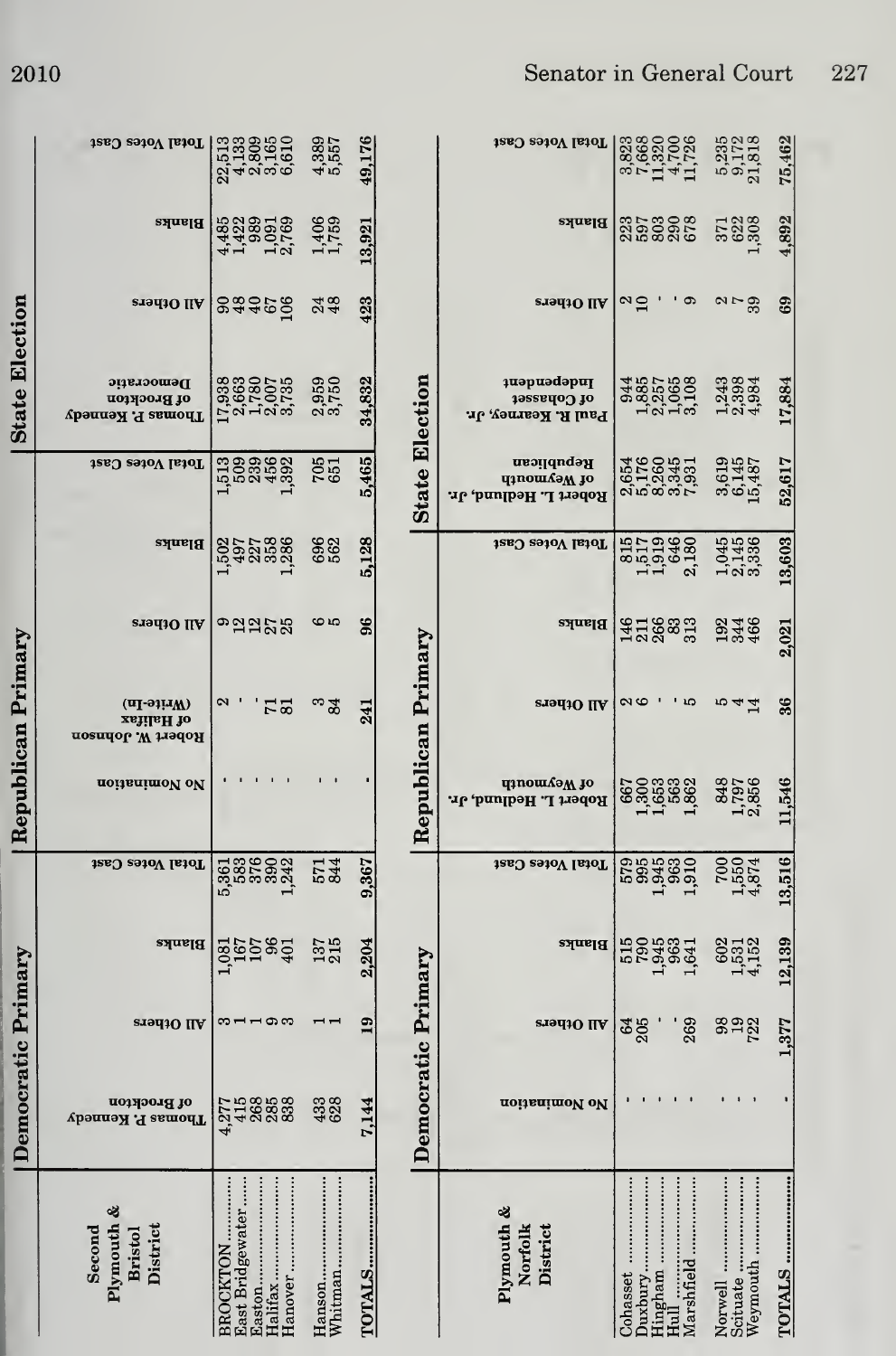## SENATOR IN GENERAL COURT

|                       | Total Votes Cast                           |              |        |                       | Total Votes Cast                                 |                 |
|-----------------------|--------------------------------------------|--------------|--------|-----------------------|--------------------------------------------------|-----------------|
|                       |                                            | 46,093       | 46,093 |                       |                                                  | 48,774          |
|                       | Blanks                                     | 9,778        | 9,778  |                       | Blanks                                           | 9,127           |
|                       | Pilothers                                  | 664          | 664    |                       | All Others                                       | 650             |
| <b>State Election</b> | Democratic<br>of Boston<br>Jack Hart       | 35,651       | 35,651 | <b>State Election</b> | Democratic<br>of Boston<br>Sonia Rosa Chang-Diaz | 38,997          |
|                       | Total Votes Cast                           |              |        |                       | Total Votes Cast                                 | 898             |
|                       |                                            | 1,393        | 1,393  |                       | Blanks                                           | 785             |
|                       | <b>Blanks</b>                              | 1,198        | 1,198  | Republican Primary    | and Others                                       | 113             |
| Republican Primary    | All Others                                 | 195          | 195    |                       | noitanimoV oV                                    |                 |
|                       | noitenimoV oV                              |              |        |                       |                                                  |                 |
|                       |                                            |              |        |                       | Total Votes Cast                                 | 14,264          |
|                       | Total Votes Cast                           | 16,153       | 16,153 |                       | <b>Blanks</b>                                    | 1,087           |
|                       | <b>Blanks</b>                              | 4,648        | 4,648  |                       | All Others                                       | $\overline{21}$ |
|                       | All Others                                 | 118          | 118    |                       | of Boston<br>emsilliW .A nasasH                  | 3,134           |
| Democratic Primary    | of Boston<br>Јаск Нагі                     | 387<br>$\Xi$ | ,387   | Democratic Primary    | of Boston<br>$2B1$ $T-5U8U$ $R$                  | 10,022          |
|                       | <b>District</b><br><b>Suffolk</b><br>First |              |        |                       | District<br>Second<br>Suffolk                    |                 |

48,774

9,127

650

38,997

898

785

113

14,264

1,087

21

3,134

10,022

TOTALS ................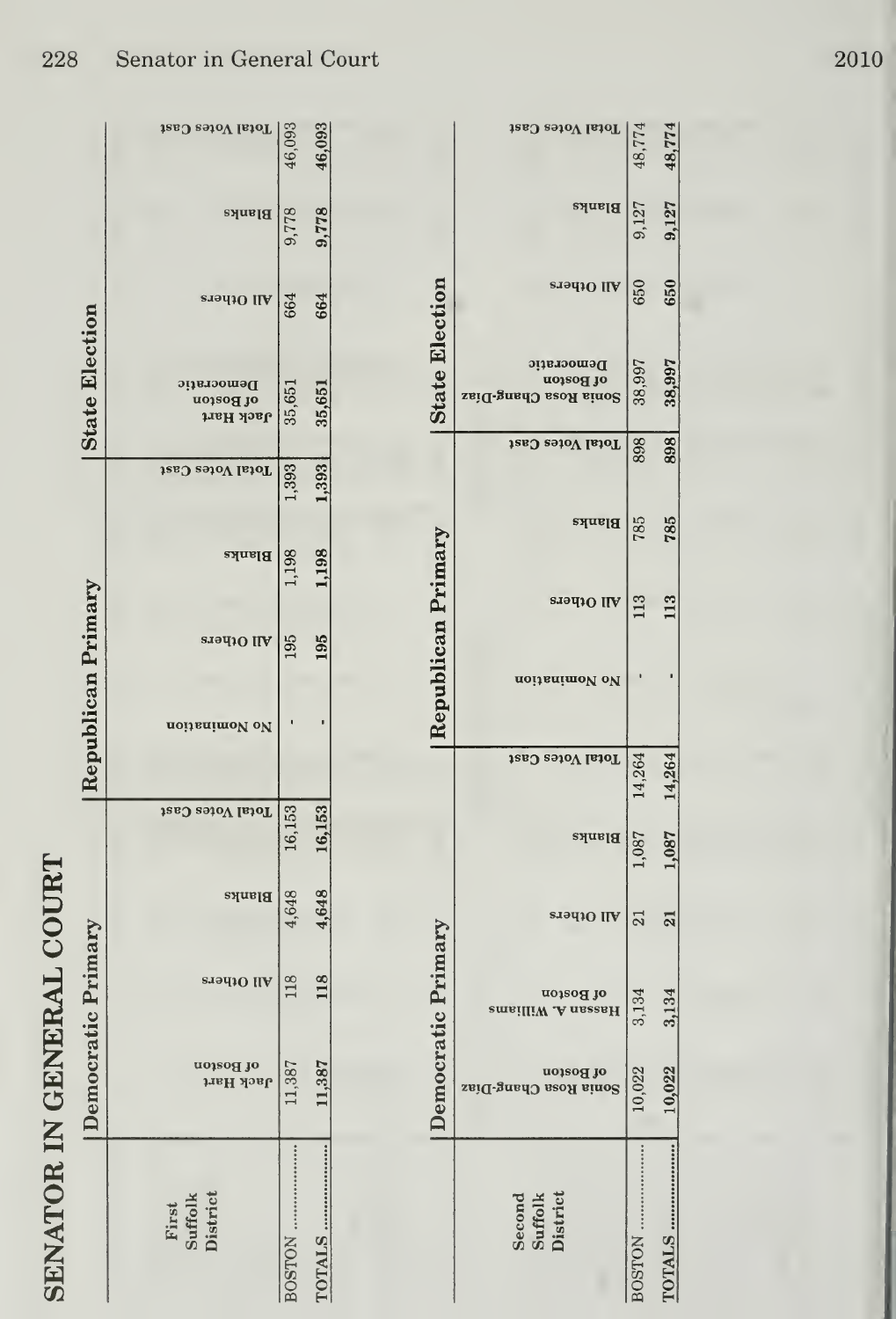|                       | Total Votes Cast                                      | 330728<br>330728<br>3305728       |                      |         | 43,392         |
|-----------------------|-------------------------------------------------------|-----------------------------------|----------------------|---------|----------------|
|                       | Blanks                                                | 138167<br>138167<br>1393          |                      |         | 3,956          |
|                       | <b>STALLO IIA</b>                                     | ಙವದ∞                              |                      |         | 77             |
|                       | Republican<br>uo1sog jo<br>Trank John Addivinola, Jr. | 35386<br>54869<br>310077<br>31007 |                      |         | 9,800          |
| <b>State Election</b> | Democratic<br>of Boston<br>Anthony W. Petruceelli     | 9,920<br>0,320<br>9,897<br>4,276  |                      |         | 29,559         |
|                       | Total Votes Cast                                      | <b>28528</b><br>2852              |                      |         | 2,332          |
|                       | Blanks                                                | 22525                             |                      |         | 693            |
|                       | and Others                                            | 6550                              |                      |         | $\frac{8}{2}$  |
| Republican Primary    | of Boston<br>: The John Addivinola, Jr.               | 52555                             |                      |         | 1,621          |
|                       | Total Votes Cast                                      | 31458<br>35582<br>30113           |                      |         | 8,825          |
|                       | Blanks                                                |                                   | 8545<br>8545<br>8758 |         | 2,471          |
| cratic Primary        | All Others                                            | 3945                              |                      |         | 65             |
| em                    | uo120d 10<br>Auoq1uV<br>Petr<br>'M                    | 2762<br>817.<br>217               |                      |         | ခွာ<br>6.2     |
|                       | Suffolk &<br>Middlesex<br>District<br>First           |                                   | AMBRIDGE<br>EVERE    | inthrop | <b>FOTALS </b> |

|                                              |                                      | mocratic Primary                |               |               |                                   | Republican Primary |                   |        |                  | <b>State Election</b>                       |                        |                                   |                                                |
|----------------------------------------------|--------------------------------------|---------------------------------|---------------|---------------|-----------------------------------|--------------------|-------------------|--------|------------------|---------------------------------------------|------------------------|-----------------------------------|------------------------------------------------|
| Suffolk &<br>Middlesex<br>District<br>Second | of Boston<br>Steven A. Tolman        | of Boston<br>William B. Feegbeh | All Others    | <b>Blanks</b> | Total Votes Cast                  | noitsnimol ol      | aradio llA   참등공모 | Blanks | Total Votes Cast | Democratic<br>ot Boston<br>Steven A. Tolman | All Others             | <b>Blanks</b>                     | Total Votes Cast                               |
| OTALS<br>Jatertown<br>elmont                 | 2,52364<br>2,52364<br>2,364<br>8,805 | 1827<br>1845<br>181<br>742      | $-1.50$<br>19 | 996<br>142247 | 11245<br>22145<br>22145<br>10,562 |                    | 185               | 2,168  | 2,353<br>882974  | 8423<br>01103<br>0117.5<br>0.718<br>37,458  | 133450<br>13451<br>696 | 0279<br>027452<br>0.9452<br>9,484 | 11,184<br>15,231<br>12,019<br>12,019<br>47,638 |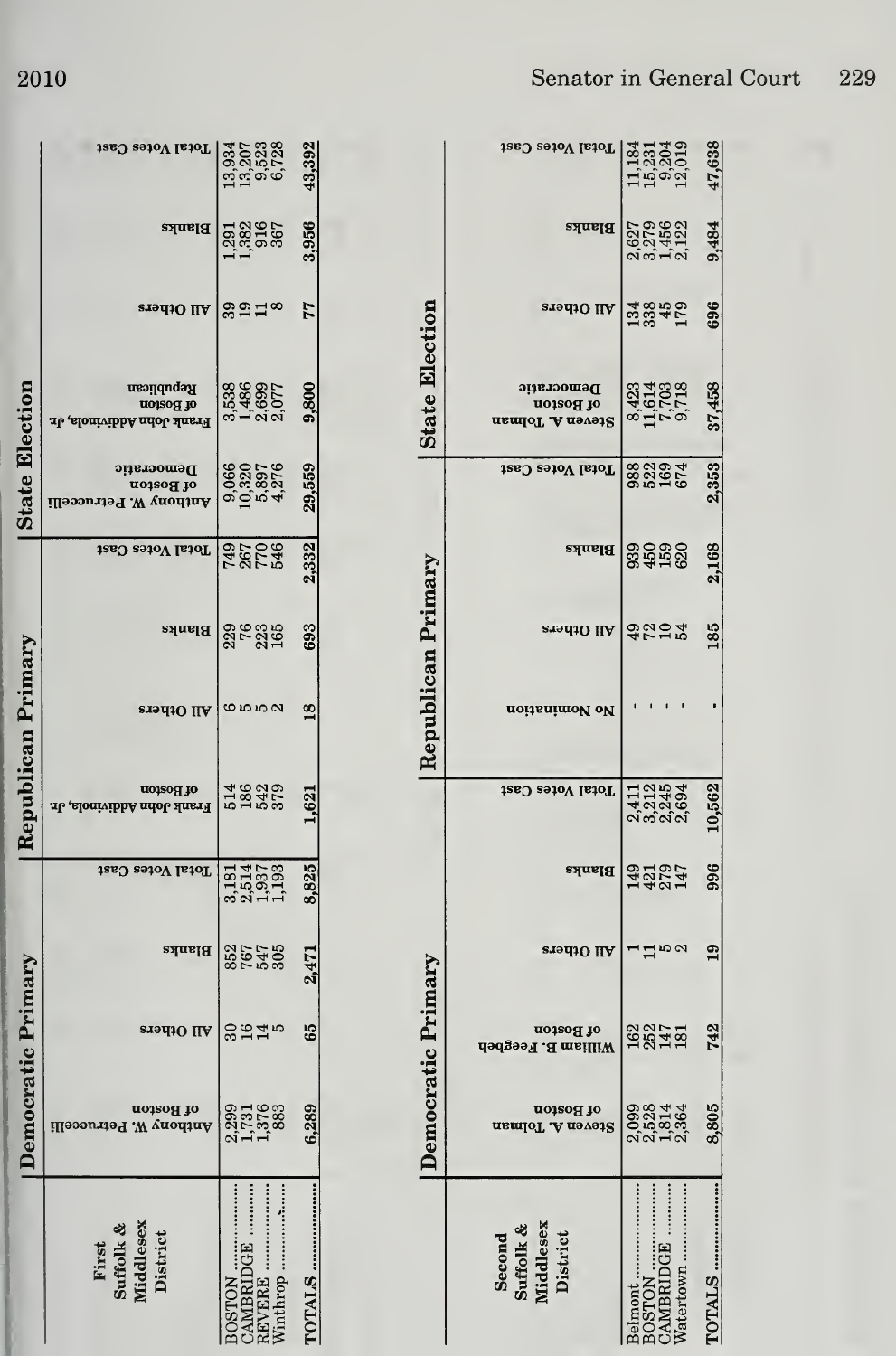| <b>COLLAN</b><br>ידממה.                               |
|-------------------------------------------------------|
|                                                       |
| <b>GENATOR IN GENERAL</b><br>$\overline{\phantom{a}}$ |
|                                                       |
|                                                       |
|                                                       |
| $\leq$<br>r                                           |
| <b>ALUIN</b>                                          |
|                                                       |
|                                                       |
|                                                       |

|                                  |                              | emocratic Primary                |                 |               |                            | Republican Primary         |             |        |                                  | <b>State Election</b>                      |                                                 |            |                          |                               |
|----------------------------------|------------------------------|----------------------------------|-----------------|---------------|----------------------------|----------------------------|-------------|--------|----------------------------------|--------------------------------------------|-------------------------------------------------|------------|--------------------------|-------------------------------|
| Suffolk &<br>Norfolk<br>District | of Boston<br>Michael F. Rush | роомзээм зо<br>Michael F. Walsh  | All Others      | <b>Blanks</b> | Total Votes Cast           | of Boston<br>Brad Williams | All Others  | Blanks | Total Votes Cast                 | Democratic<br>of Boston<br>Michael F. Rush | Republican<br>of Boston<br><b>Brad Williams</b> | All Others | Blanks                   | 12RJ PatoV IstoT              |
| edham<br>orwood<br>estwood       | 822420<br>822420<br>8225     | 3,799<br>1,492<br>1,064<br>1,064 | 224             | 525720        | 010084<br>010084<br>010011 | 32345<br>32345             | $9 - 9 - 1$ | 47886  | 1,333<br>1,202<br>1,202<br>1,851 | 2820<br>2820<br>283188<br>283188           | 5354<br>5364<br>5393<br>5393                    | Fii        | 238141<br>238141<br>2381 | 3145888<br>1045888<br>1117388 |
| TALS                             | 0,056                        | 7,761                            | $\overline{29}$ | 2.272         | 20,118                     | 3,099                      | 26          | 1,235  | 4,360                            | 36,986                                     | 17,634                                          | 102        | 5,655                    | 60,37                         |

|                       | Total Votes Cast                                           |        |      | 426342<br>4163636<br>10004 | 2,040<br>2,8854<br>2,978<br>27,978                       |           |                            |                                                                    | 54,759     |
|-----------------------|------------------------------------------------------------|--------|------|----------------------------|----------------------------------------------------------|-----------|----------------------------|--------------------------------------------------------------------|------------|
|                       | Blanks                                                     |        |      | 8821288                    |                                                          |           |                            | 80<br>87<br>87<br>98<br>98<br>98<br>98<br>98<br>98<br>1<br>90<br>1 | 2,804      |
|                       | All Others                                                 |        |      | ∗ ຕ                        |                                                          |           | 364                        |                                                                    | 5          |
|                       | Republican<br>of Northborough<br>.12 , aniggiH .U mailliW  |        |      |                            | 12222 1232<br>12224 1232<br>1232 124                     |           |                            |                                                                    | 19,601     |
| <b>State Election</b> | Democratic<br>of Worcester<br><b>Harriette L. Chandler</b> |        |      |                            | 650<br>0403534<br>040534<br>040654<br>040654<br>04064    |           |                            |                                                                    | 32,293     |
|                       | Total Votes Cast                                           |        |      | 2075<br>2075<br>2075       |                                                          |           |                            | $23349$<br>$213$<br>$213$                                          | 6,147      |
|                       | Blanks                                                     |        |      |                            | <b>#@@Q3</b> @PH5                                        |           |                            |                                                                    | $089^{11}$ |
|                       | All Others                                                 |        |      |                            |                                                          |           |                            |                                                                    |            |
| Republican Primary    | ot Northborough<br>.12 , eniggiH .U msilliW                |        |      |                            | Hangan 200748                                            |           |                            |                                                                    | 4,456      |
|                       | Total Votes Cast                                           |        |      | 15406334                   | 646<br>212<br>833<br>8395                                |           |                            |                                                                    | 13,248     |
|                       | Blanks                                                     |        |      | 122222                     | $\begin{array}{c} 159 \\ 51 \\ 178 \\ 2,111 \end{array}$ |           |                            |                                                                    | 3,139      |
| cratic Primary        | All Others                                                 |        | ဇာ က |                            | $21 - 55$                                                |           |                            |                                                                    | 68         |
|                       | of Worcester<br>Harriette L. Chandler                      | 283347 |      |                            | 485<br>4542<br>4729                                      |           |                            |                                                                    |            |
|                       | Worcester<br>District<br>First                             |        |      | Holden<br>Northborough     | Paxton                                                   | Princeton | West Boylston<br>WORCESTER |                                                                    | TOTALS     |

 $1 - 1$ 

 $\sim$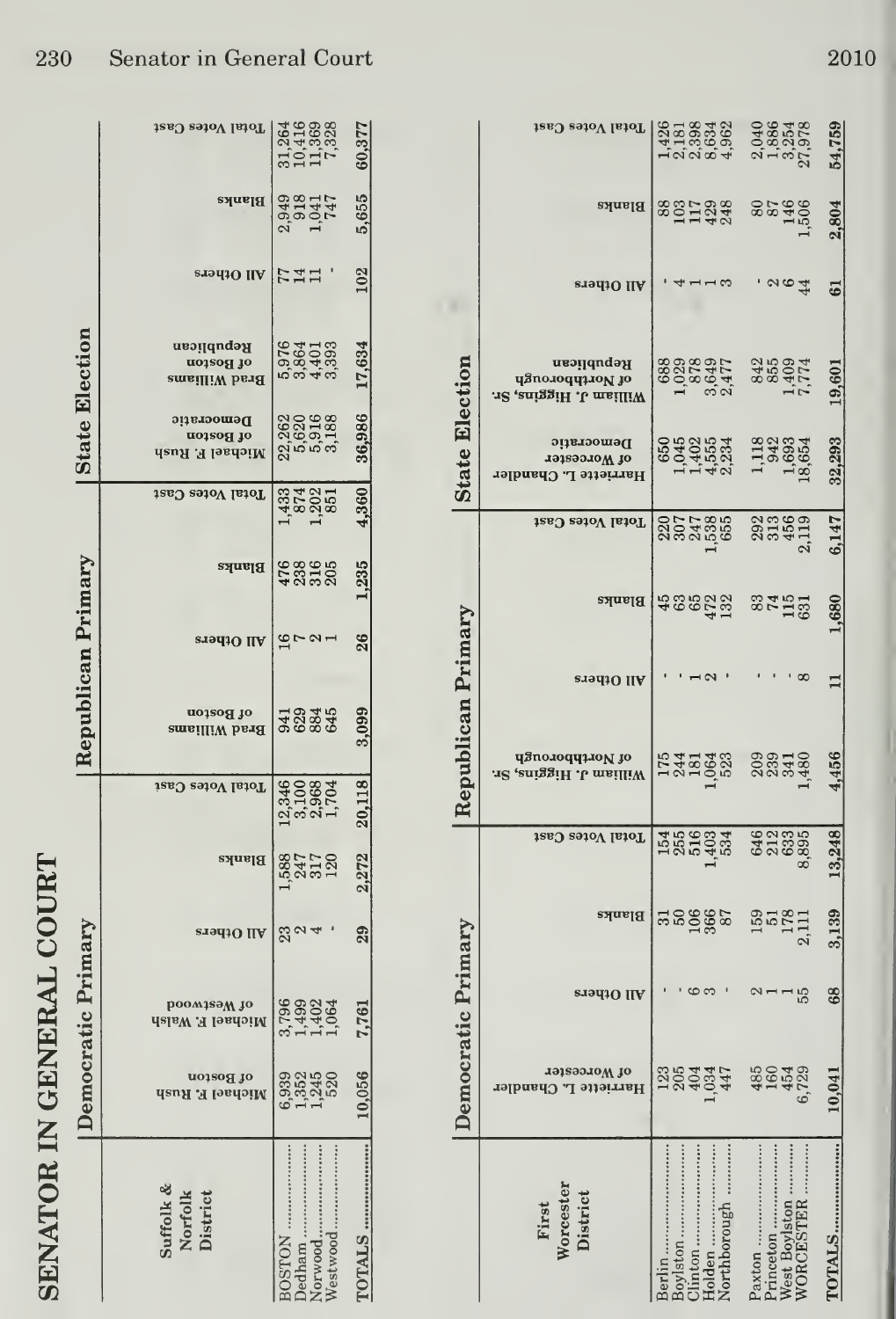|                                 |                                                               | ocratic Primary |                        |                                                     |               | emplican Primary                               |                    |            |                                | State Election                                    |            |                                           |                                                                                                                                                                                                                                                                                               |
|---------------------------------|---------------------------------------------------------------|-----------------|------------------------|-----------------------------------------------------|---------------|------------------------------------------------|--------------------|------------|--------------------------------|---------------------------------------------------|------------|-------------------------------------------|-----------------------------------------------------------------------------------------------------------------------------------------------------------------------------------------------------------------------------------------------------------------------------------------------|
| Worcester<br>District<br>Second | Amq∏!M J0<br>Michael O. Moore                                 | All Others      | Blanks                 | Total Votes Cast                                    | no Nomination | (nI-sirW)<br>of Worcester<br>James E. Knowlton | $\vert$ VII Ofpers | Blanks     | Total Votes Cast               | Democratic<br>Amq∏IM Jo<br>Michael O. Moore       | атэц10 IIA | <b>Blanks</b>                             | Total Votes Cast                                                                                                                                                                                                                                                                              |
| burn                            | $066$<br>$592$<br>$593$<br>$156$<br>$190$<br>$191$<br>$2,951$ | a , rad         |                        |                                                     |               |                                                | 89472              | 888355     |                                |                                                   | និក្ខុមន   |                                           | $\begin{matrix} 2000 \\ 0.63240 \\ 0.6400 \\ 0.6340 \\ 0.6340 \\ 0.6340 \\ 0.6340 \\ 0.6340 \\ 0.6340 \\ 0.6340 \\ 0.6340 \\ 0.6340 \\ 0.6340 \\ 0.6340 \\ 0.6340 \\ 0.6340 \\ 0.6340 \\ 0.6340 \\ 0.6340 \\ 0.6340 \\ 0.6340 \\ 0.6340 \\ 0.6340 \\ 0.6340 \\ 0.6340 \\ 0.6340 \\ 0.6340 \\$ |
| afton                           |                                                               |                 |                        |                                                     |               |                                                |                    |            |                                |                                                   |            |                                           |                                                                                                                                                                                                                                                                                               |
|                                 |                                                               |                 |                        |                                                     |               |                                                |                    |            |                                |                                                   |            |                                           |                                                                                                                                                                                                                                                                                               |
|                                 |                                                               |                 |                        |                                                     |               |                                                |                    |            |                                |                                                   |            |                                           |                                                                                                                                                                                                                                                                                               |
| hrewsbury                       |                                                               |                 | <b>222250</b><br>22255 |                                                     |               |                                                |                    |            |                                |                                                   |            |                                           |                                                                                                                                                                                                                                                                                               |
|                                 |                                                               |                 |                        | $1,440$<br>$7,888$<br>$2,101$<br>$3,159$<br>$4,159$ |               |                                                |                    |            | 667<br>838550 365<br>23650 365 | 150,000 - 11<br>160,000 - 100,000<br>160,000 - 11 |            | 03033488<br>00334088<br>0034068<br>005406 |                                                                                                                                                                                                                                                                                               |
|                                 |                                                               | ⊤ನ              | 1877<br>187            |                                                     |               |                                                | 137                | 361<br>904 |                                |                                                   | <b>226</b> |                                           |                                                                                                                                                                                                                                                                                               |
| <b>TALS</b>                     | 1,753                                                         | ⋥               | 2,595                  | 0,389                                               |               | $\mathbf{\overset{\circ}{\mathbf{c}}}$         | 249                | 5,834      | 6,101                          | 38,685                                            | 706        | 16,007                                    | 55,398                                                                                                                                                                                                                                                                                        |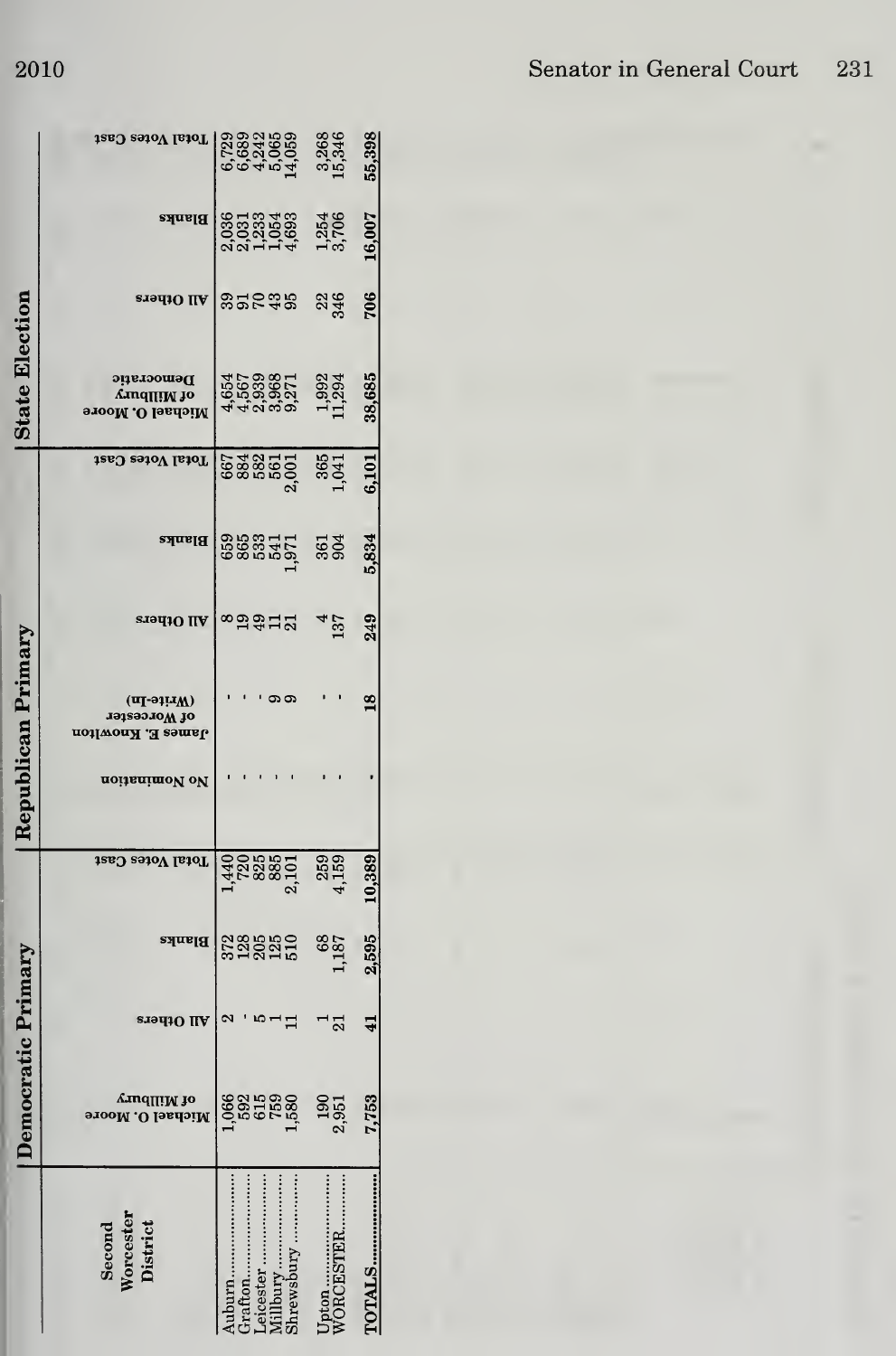| יש עי                     |
|---------------------------|
| <b>NHTLICK</b>            |
| <b>SENATOR IN GENERAL</b> |
|                           |
|                           |
|                           |
|                           |
|                           |
|                           |
|                           |
|                           |
|                           |
|                           |
|                           |

|                        | Total Votes Cast                                              |                                                                                                                                                                                                                                                                                                                        | $\begin{array}{c} 4,785 \\ 915 \\ 1,014 \\ 960 \\ 2,057 \end{array}$ | 3,1993<br>3,449<br>1,893<br>2,579           | $4,308$<br>$700$<br>$715$<br>$3,457$<br>$3,457$                                                                                                                        | $4,3914$<br>$3,868$<br>$3,715$<br>$3,167$ | 1,673<br>1,525<br>1,520<br>3,020         | 60,806                     |
|------------------------|---------------------------------------------------------------|------------------------------------------------------------------------------------------------------------------------------------------------------------------------------------------------------------------------------------------------------------------------------------------------------------------------|----------------------------------------------------------------------|---------------------------------------------|------------------------------------------------------------------------------------------------------------------------------------------------------------------------|-------------------------------------------|------------------------------------------|----------------------------|
|                        | Blanks                                                        | <b>Succes</b>                                                                                                                                                                                                                                                                                                          | 282299                                                               |                                             |                                                                                                                                                                        |                                           | $5 - 22$                                 | 1,973                      |
|                        | All Others                                                    | $\alpha$ – – $\alpha$ $\infty$                                                                                                                                                                                                                                                                                         |                                                                      | סוי                                         |                                                                                                                                                                        | $\sim$                                    |                                          | 34                         |
|                        | Republican<br>mequ.nqqsy jo<br>Daniel D. Dubrule              |                                                                                                                                                                                                                                                                                                                        | 2331083                                                              |                                             | $1.32874$<br>$1.32874$<br>$1.32734$<br>$1.32734$<br>$1.32734$<br>$1.32734$<br>$1.32734$<br>$1.32734$<br>$1.32734$                                                      |                                           | $437409$<br>$1,159$                      | 19,848                     |
| <b>State Election</b>  | Democratic<br>of Barre<br>Stephen M. Brewer                   | 122228<br>122528<br>122528                                                                                                                                                                                                                                                                                             | 2,357<br>578<br>1,214                                                |                                             | 0503888 0682355 06910557<br>0503888 0682365 06910557<br>0. 1 1 2 3 3 3 3 3 4 5 5 6 7 8 9 5 6 7 8 9 5 6 7 8 9 6 7 8 9 7 8 9 7 8 9 7 8 9 7 8 9 7 8 9 7 8 9 7 8 9 7 8 9 7 |                                           | 1,1324                                   | 38,951                     |
|                        | Total Votes Cast                                              | 888888                                                                                                                                                                                                                                                                                                                 | 33588                                                                | 233485                                      | 38237                                                                                                                                                                  | 53385H                                    | 185<br>175<br>175                        | 6,935                      |
|                        |                                                               | $\frac{1}{2}$ and $\frac{1}{2}$ $\frac{1}{2}$ $\frac{1}{2}$ $\frac{1}{2}$ $\frac{1}{2}$ $\frac{1}{2}$ $\frac{1}{2}$ $\frac{1}{2}$ $\frac{1}{2}$ $\frac{1}{2}$ $\frac{1}{2}$ $\frac{1}{2}$ $\frac{1}{2}$ $\frac{1}{2}$ $\frac{1}{2}$ $\frac{1}{2}$ $\frac{1}{2}$ $\frac{1}{2}$ $\frac{1}{2}$ $\frac{1}{2}$ $\frac{1}{2$ | 33252                                                                | ೲೢೲೲ                                        | $12^{\circ}822$                                                                                                                                                        | 501494                                    | 3492                                     | 1,744                      |
|                        | All Others                                                    | 40-1                                                                                                                                                                                                                                                                                                                   |                                                                      |                                             |                                                                                                                                                                        |                                           |                                          | $\overline{\mathbf{z}}$    |
| Republican Primary     | medmuddeA to<br>Daniel D. Dubrule                             | 331568<br>231568                                                                                                                                                                                                                                                                                                       | 435883                                                               | anggga angga                                |                                                                                                                                                                        | 3533566                                   | $3545$<br>$145$                          | 5,170                      |
|                        | Total Votes Cast                                              | 335840<br>228440                                                                                                                                                                                                                                                                                                       | <b>889333</b>                                                        | 552336                                      | <b>3250888</b>                                                                                                                                                         | 388839                                    | 17211321                                 | 7,922                      |
|                        | Blanks                                                        | sagger                                                                                                                                                                                                                                                                                                                 | <b>Sedeä</b>                                                         | 50834                                       | 01878<br>1979<br>1979                                                                                                                                                  | 69214                                     | <b>21163</b>                             | 1,147                      |
| mocratic Primary       | <b>STALLO</b> IIA                                             |                                                                                                                                                                                                                                                                                                                        |                                                                      |                                             |                                                                                                                                                                        |                                           |                                          | $\boldsymbol{\mathcal{Z}}$ |
| $\mathbf{D}\mathbf{e}$ | of Barre<br>$\vert$ Stephen M. Brewer                         | 552345<br>573345                                                                                                                                                                                                                                                                                                       | 880758                                                               |                                             | s 4885 Gross Gross S                                                                                                                                                   |                                           | 14888                                    | 755                        |
|                        | Hampshire &<br>Worcester,<br>Hampden,<br>Franklin<br>District | Ashburnham<br>Brookfield<br><br>Barre<br>Brimfield                                                                                                                                                                                                                                                                     | Hubbardston<br>Hardwick<br>East Brookfield<br>Charlton<br>Holland    | Orange<br>New Braintree<br>North Brookfield | Rutland<br>Petersham<br>Royalston<br>Palmer<br>Phillipston                                                                                                             | Templeton                                 | West Brookfield<br>Winchendon<br>Warwick | TOTALS                     |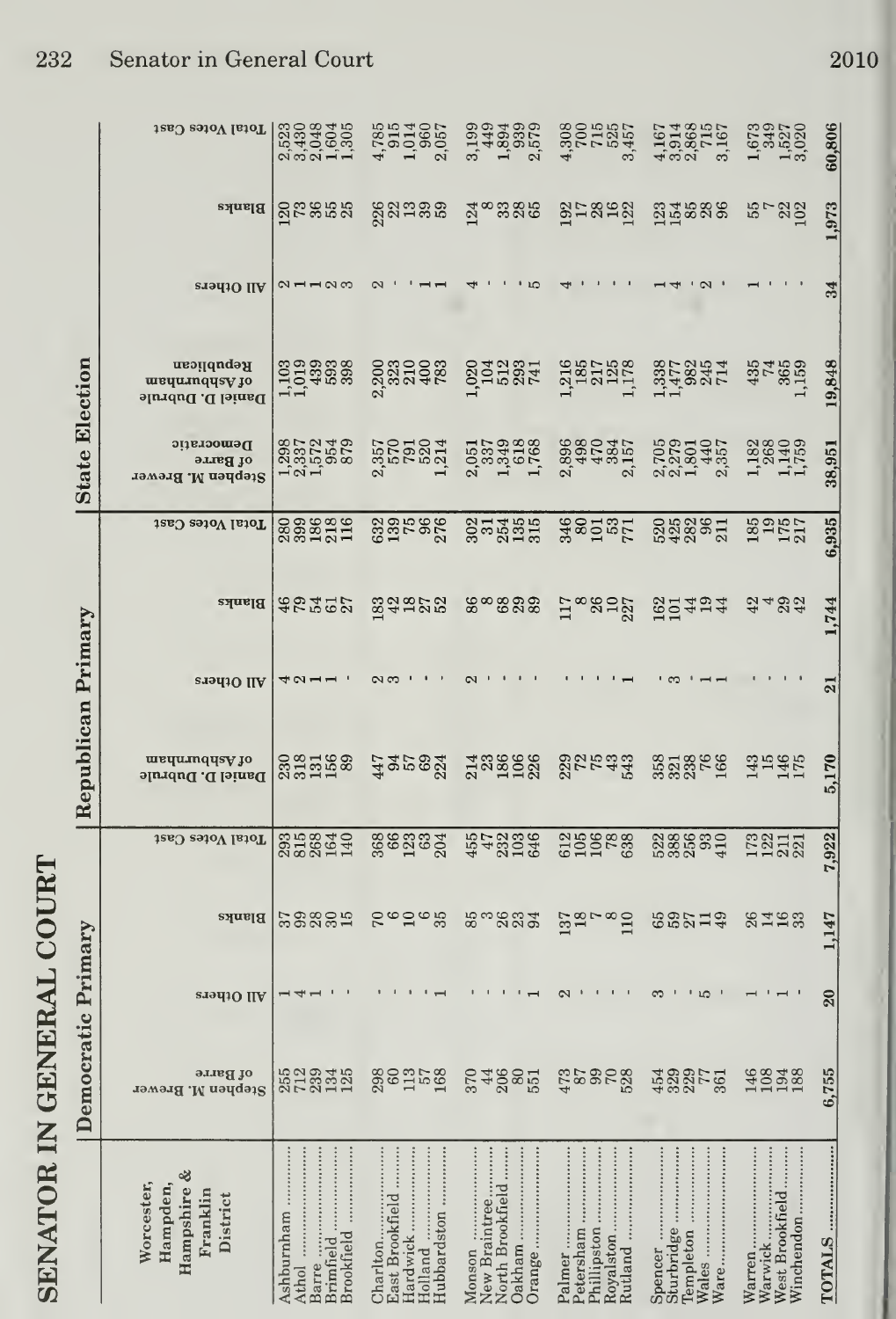|                       | Total Votes Cast                                    | 13657523<br>13657523<br>136256               |  |                                                                 | 038031<br>038031<br>035000<br>031000 |  |         | 3,347       | 54,111          |
|-----------------------|-----------------------------------------------------|----------------------------------------------|--|-----------------------------------------------------------------|--------------------------------------|--|---------|-------------|-----------------|
|                       | <b>Blanks</b>                                       | <b>882757</b><br>021457                      |  | 53525                                                           |                                      |  |         | 161         | 2,289           |
|                       | All Others                                          |                                              |  | လက                                                              |                                      |  |         | N           | $\overline{20}$ |
|                       | Republican<br>of Bolton<br>Neal Andrew Heeren       | 4468284<br>12628444565786<br>126384444445667 |  |                                                                 |                                      |  |         | 1,508       | 21,278          |
| <b>State Election</b> | Democratic<br>of Leominster<br>Jennifer L. Flanagan | 1568801<br>0569801<br>06.980                 |  | $\begin{array}{c} 3388861 \\ 3388754 \\ -884141 \\ \end{array}$ |                                      |  |         | 1,676       | 30,524          |
|                       | Total Votes Cast                                    | 222222                                       |  |                                                                 | 885858                               |  |         | 399         | 5,586           |
|                       | Blanks                                              | 333989                                       |  |                                                                 | <b>888915</b>                        |  |         | 82          | 1,193           |
|                       | All Others                                          |                                              |  |                                                                 | ⊣ຕ−                                  |  |         |             | 8               |
| Republican Primary    | of Bolton<br>Neal Andrew Heeren                     | 1221622 232214                               |  |                                                                 |                                      |  |         | 317         | 4.385           |
|                       | Total Votes Cast                                    | 1983934                                      |  |                                                                 | 3258528<br>145852                    |  |         | 293         | 6,654           |
|                       | Blanks                                              | 23222                                        |  |                                                                 | <b>33788</b>                         |  |         | 5           | 1,352           |
| mocratic Primary      | All Others                                          |                                              |  |                                                                 | ю                                    |  |         |             | $\mathbf{e}$    |
| å                     | of Leominster<br>Jennifer L. Flanagan               | 158258                                       |  |                                                                 | 888652<br>88852                      |  |         | 231         | 5,286           |
|                       | Worcester &<br>Middlesex<br>District                |                                              |  |                                                                 |                                      |  | ownsend | Westminster | TOTALS          |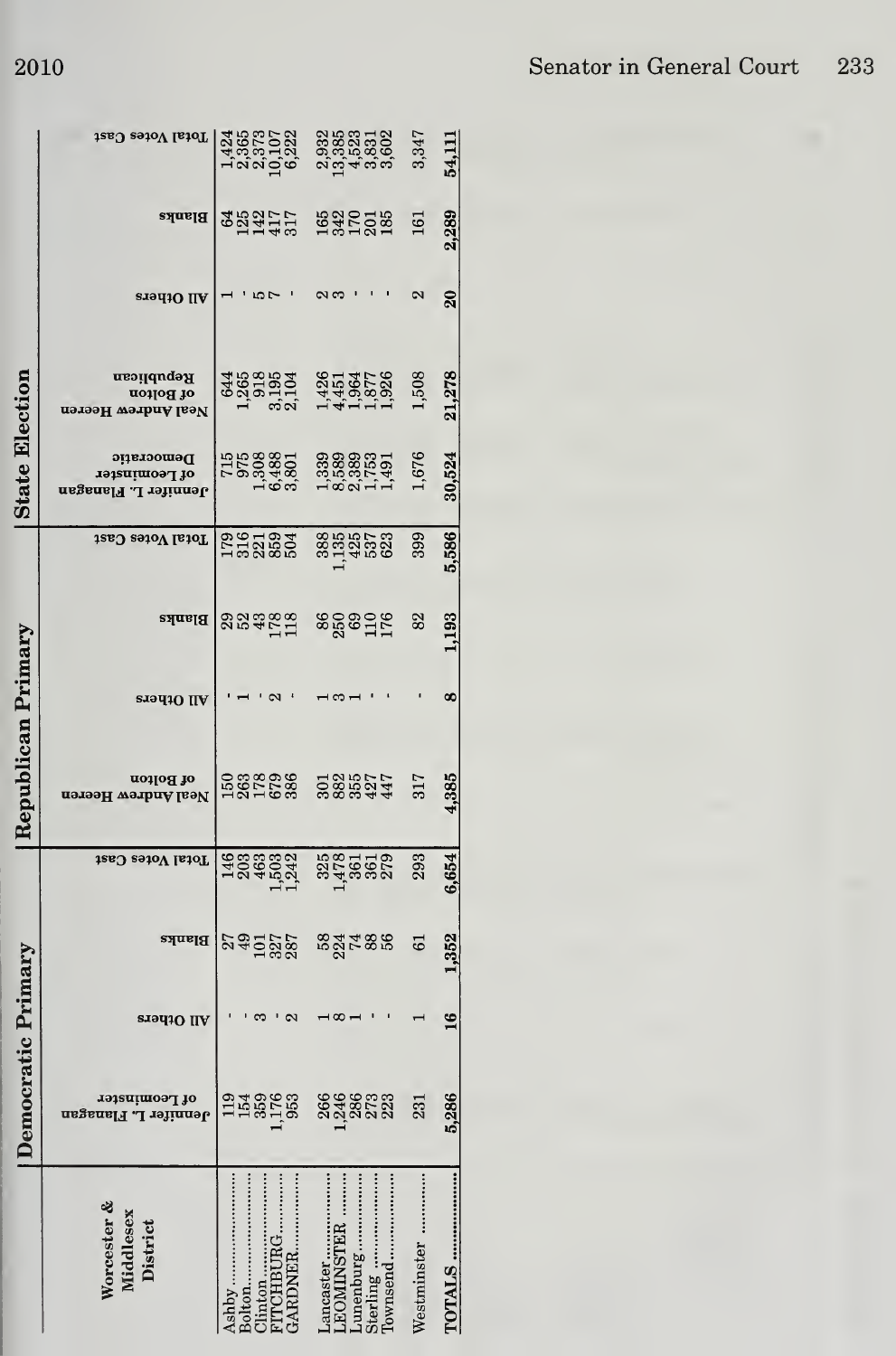| トーくく<br>໌                              |
|----------------------------------------|
| È<br>:<br>־Eק<br>י<br>1                |
| í<br>$\mathbf{I}$                      |
| Ç<br>1<br><b>S</b><br>r<br>4<br>l<br>l |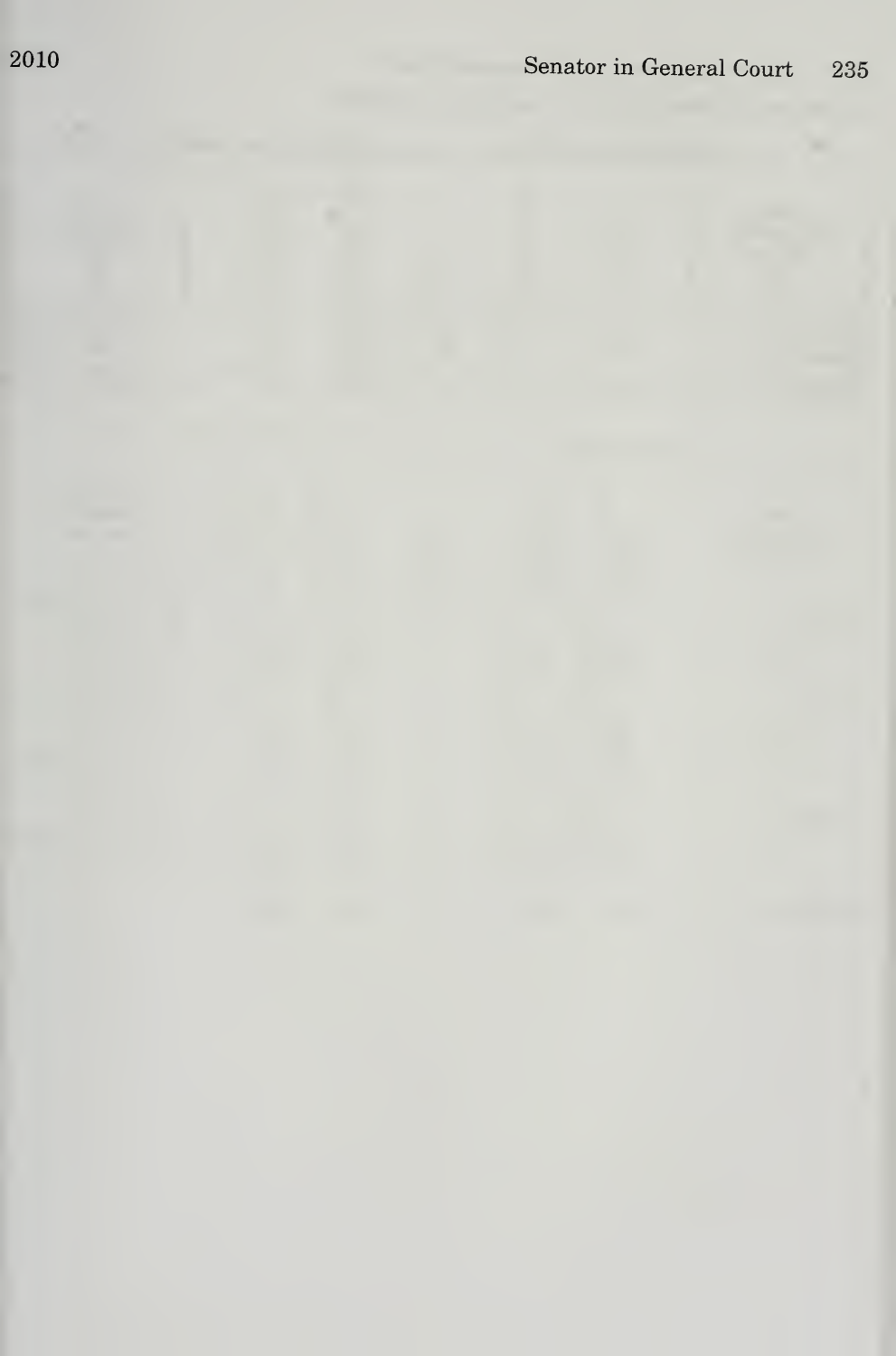## STATE REPRESENTATIVE IN GENERAL COURT

|                                                          | <b>Democratic Primary</b>                  |                                               |                         |                            |                                           | <b>Republican Primary</b> |                   |                         |
|----------------------------------------------------------|--------------------------------------------|-----------------------------------------------|-------------------------|----------------------------|-------------------------------------------|---------------------------|-------------------|-------------------------|
| First<br>Barnstable<br><b>District</b>                   | Cleon H. Turner<br>of Dennis               | All Others                                    | Blanks                  | <b>Total Votes Cast</b>    | Putrick J. Forun<br>of Yarmouth           | All Others                | Blanks            | <b>Total Votes Cast</b> |
| Brewster<br>Yarmouth                                     | 1,041<br>1,570<br>1,406                    | 3<br>$\overline{a}$<br>$\overline{4}$         | 159<br>272<br>269       | 1,203<br>1,842<br>1,679    | 747<br>1,351<br>1,470                     |                           | 205<br>447<br>346 | 952<br>1,798<br>1,816   |
| <b>TOTALS</b>                                            | 4,017                                      | $\overline{7}$                                | 700                     | 4,724                      | 3,568                                     |                           | 998               | 4,566                   |
|                                                          | <b>State Election</b>                      |                                               |                         |                            |                                           |                           |                   |                         |
| First<br>Barnstable<br>District                          | Cleon H. Turner<br>Democratic<br>of Dennis | Patrick J. Foran<br>of Yarmouth<br>Republican | <b>All Others</b>       | Blunks                     | <b>Total Votes Cust</b>                   |                           |                   |                         |
| <b>Brewster</b><br>Pct. 1<br>2<br>3                      | 1,049<br>1,029<br>982                      | 704<br>665<br>673                             |                         | 75<br>110<br>69            | 1,828<br>1,804<br>1,724                   |                           |                   |                         |
| Dennis<br>Pct. 1<br>$\overline{2}$<br>.<br>3<br>4.<br>5. | 956<br>989<br>662<br>899<br>895            | 723<br>714<br>510<br>620<br>545               |                         | 35<br>43<br>44<br>43<br>34 | 1,714<br>1,746<br>1,216<br>1,562<br>1,474 |                           |                   |                         |
| Yarmouth<br>Pct. 1<br>.<br>.                             | 972<br>899<br>794<br>1,020                 | 733<br>860<br>707<br>1,012                    | 1<br>÷.<br>$\mathbf{1}$ | 57<br>64<br>56<br>86       | 1,763<br>1,823<br>1,558<br>2,118          |                           |                   |                         |
| TOTALS                                                   | 11,146                                     | 8,466                                         | $\overline{2}$          | 716                        | 20,330                                    |                           |                   |                         |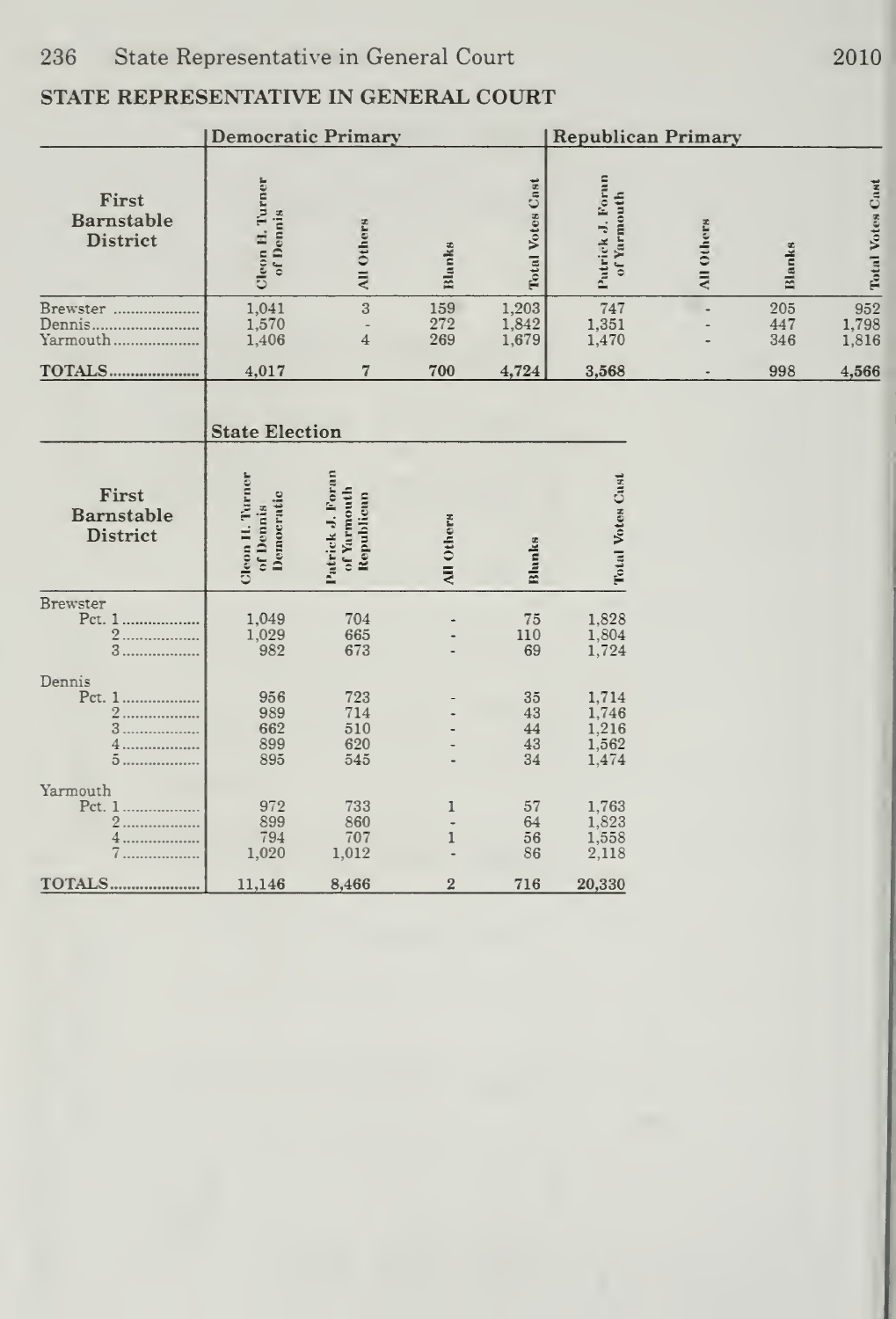|                                  |                                                                              | <b>Democratic Primary</b>                            |                   |                                              | Republican Primary                                                 |                     |            |                                             |
|----------------------------------|------------------------------------------------------------------------------|------------------------------------------------------|-------------------|----------------------------------------------|--------------------------------------------------------------------|---------------------|------------|---------------------------------------------|
| Second<br>Barnstable<br>District | Demetrius J. Atsalis<br>of Barnstable                                        | All Others                                           | Blanks            | Total Votes Cast                             | James F. Mamafa, Jr.<br>of Barastable                              | <b>All Othms</b>    | Blanks     | Total Votes Cost                            |
| Barnstable<br>Yarmouth           | 1,826<br>668                                                                 | 17<br>$\overline{4}$                                 | 595<br>162        | 2,438<br>834                                 | 2,017<br>667                                                       | $\overline{7}$<br>3 | 648<br>208 | $\begin{array}{r} 2,672 \\ 878 \end{array}$ |
| <b>TOTALS </b>                   | 2,494                                                                        | 21                                                   | 757               | 3,272                                        | 2,684                                                              | 10                  | 856        | 3,550                                       |
| Second<br>Barnstable<br>District | <b>State Election</b><br>Demetrius J. Atsalis<br>of Burnstable<br>Demneratie | James F. Munafu, Jr.<br>of Bornstable<br>Republican  | <b>All Others</b> | Blanks                                       | Total Votes Cast                                                   |                     |            |                                             |
| Barnstable<br>.<br>.<br>13       | 1,094<br>915<br>702<br>935<br>948<br>597<br>442<br>715                       | 910<br>725<br>422<br>632<br>707<br>368<br>222<br>447 | 7                 | 78<br>59<br>42<br>58<br>50<br>40<br>29<br>48 | 2,089<br>1,699<br>1,166<br>1,625<br>1,705<br>1,005<br>693<br>1,210 |                     |            |                                             |
| Yarmouth<br>3<br>5.<br>6.        | 660<br>787<br>756                                                            | 472<br>529<br>509                                    | $\overline{2}$    | 52<br>66<br>45                               | 1,184<br>1,382<br>1,312                                            |                     |            |                                             |
| <b>TOTALS</b>                    | 8,551                                                                        | 5,943                                                | 9                 | 567                                          | 15,070                                                             |                     |            |                                             |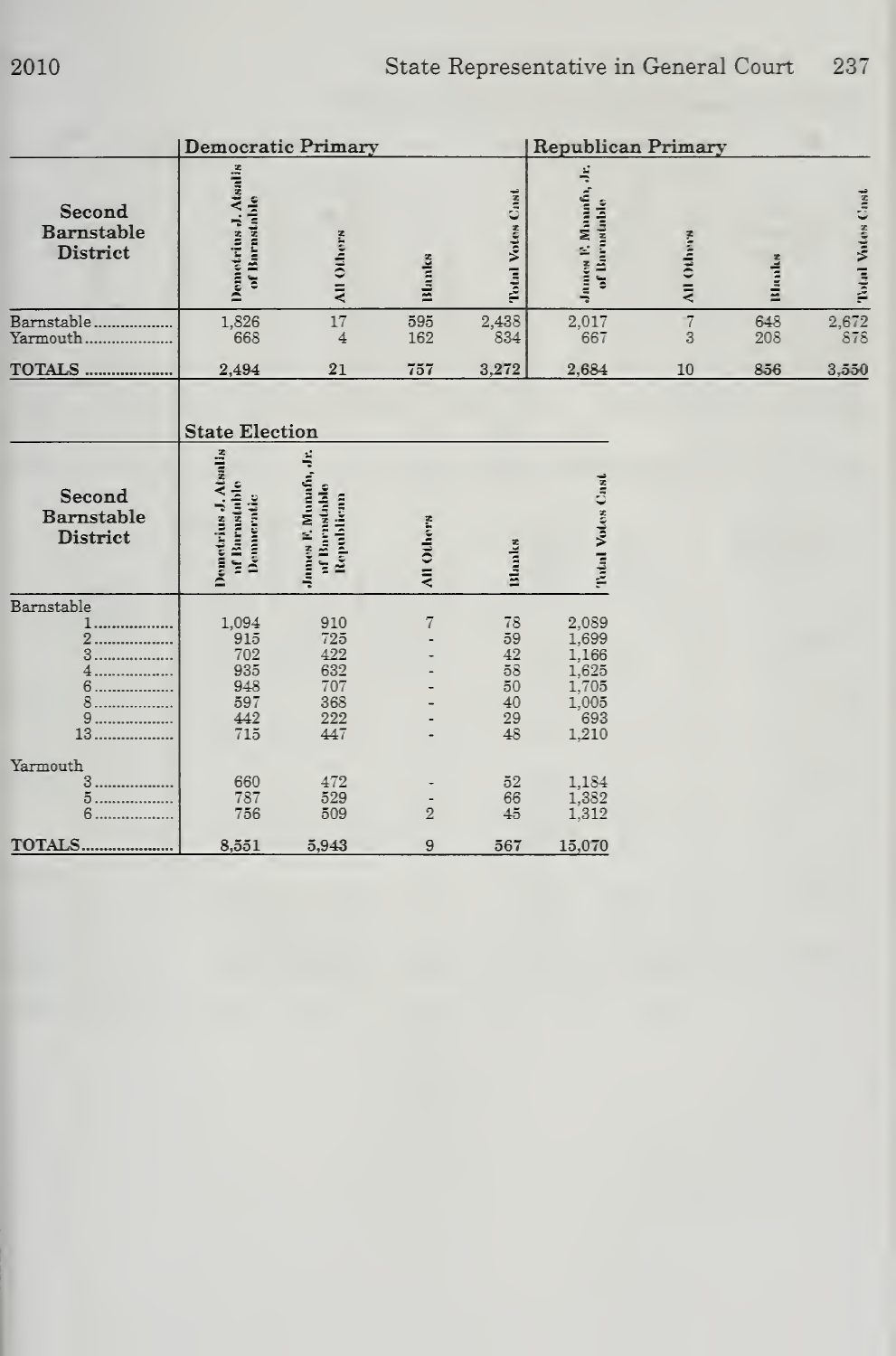## STATE REPRESENTATIVE IN GENERAL COURT

|                                                      |                                                 | <b>Democratic Primary</b>                    |                                              |                            | <b>Republican Primary</b>                 |                                          |                          |                                |
|------------------------------------------------------|-------------------------------------------------|----------------------------------------------|----------------------------------------------|----------------------------|-------------------------------------------|------------------------------------------|--------------------------|--------------------------------|
| <b>Third</b><br><b>Barnstable</b><br><b>District</b> | Matthew C. Patrick<br>of Falmouth               | All Others                                   | <b>Blanks</b>                                | <b>Total Votes Cast</b>    | David T. Vieira<br>of Falmouth            | All Others                               | <b>Blanks</b>            | <b>Total Votes Cast</b>        |
| Barnstable<br>Bourne<br>Falmouth<br>Mashpee          | 589<br>404<br>1,524<br>544                      | $\overline{5}$<br>$\mathbf{1}$<br>22<br>3    | 159<br>91<br>268<br>116                      | 753<br>496<br>1,814<br>663 | 873<br>490<br>1,524<br>789                | ÷,<br>$\overline{\phantom{a}}$<br>3<br>3 | 266<br>133<br>268<br>175 | $1,139$<br>623<br>1,795<br>967 |
| <b>TOTALS</b>                                        | 3,061                                           | 31                                           | 634                                          | 3,726                      | 3,676                                     | 6                                        | 842                      | 4,524                          |
|                                                      | <b>State Election</b>                           |                                              |                                              |                            |                                           |                                          |                          |                                |
| <b>Third</b><br><b>Barnstable</b><br><b>District</b> | Matthew C. Patrick<br>of Falmouth<br>Democratic | David T. Vieira<br>of Falmouth<br>Republican | All Others                                   | <b>Blanks</b>              | <b>Total Votes Cast</b>                   |                                          |                          |                                |
| Barnstable<br>Pct. 5<br>7.                           | 632<br>918                                      | 1,020<br>1,080                               |                                              | 91<br>56                   | 1,743<br>2,054                            |                                          |                          |                                |
| Bourne<br>Pct. 5<br>6                                | 735<br>501                                      | 800<br>549                                   | 1<br>$\mathbf{1}$                            | 64<br>32                   | 1,600<br>1,083                            |                                          |                          |                                |
| Falmouth<br>Pct. 3<br>4.<br>7<br>8.<br>9.            | 821<br>802<br>812<br>808<br>731                 | 900<br>910<br>792<br>1,035<br>858            | $\mathbf{1}$<br>$\mathbf{1}$<br>$\mathbf{1}$ | 45<br>26<br>26<br>39<br>29 | 1,767<br>1,738<br>1,631<br>1,883<br>1,618 |                                          |                          |                                |
| Mashpee<br>Pct. 2<br>.<br>4<br>5                     | 645<br>576<br>586                               | 753<br>540<br>799                            | $\mathbf{1}$                                 | 27<br>38<br>41             | 1,425<br>1,154<br>1,427                   |                                          |                          |                                |
| <b>TOTALS</b>                                        | 8,567                                           | 10,036                                       | 6                                            | 514                        | 19,123                                    |                                          |                          |                                |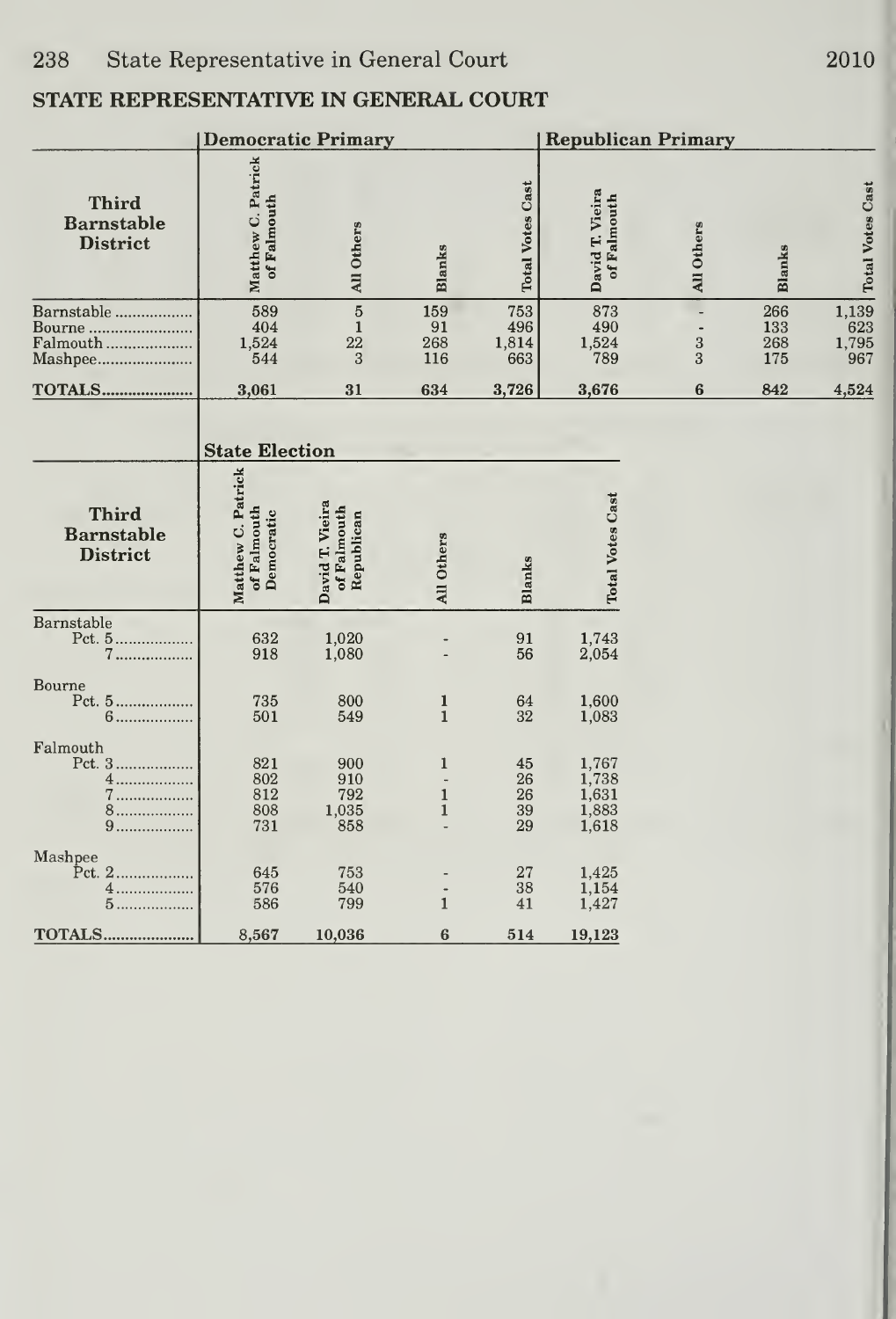|                                                          | <b>Democratic Primary</b>                                                |                                              |                                              |                                   |                                  | <b>Republican Primary</b>        |                              |                                         |
|----------------------------------------------------------|--------------------------------------------------------------------------|----------------------------------------------|----------------------------------------------|-----------------------------------|----------------------------------|----------------------------------|------------------------------|-----------------------------------------|
| Fourth<br><b>Barnstable</b><br><b>District</b>           | of Provincetown<br>Sarah K. Peake                                        | All Others                                   | <b>Blanks</b>                                | <b>Total Votes Cast</b>           | David M. Dunford<br>of Orleans   | All Others                       | <b>Blanks</b>                |                                         |
| Chatham<br>Eastham<br>Harwich<br>Orleans<br>Provincetown | 732<br>750<br>1,266<br>875<br>614                                        | $\overline{2}$<br>3<br>$\overline{a}$        | 63<br>69<br>150<br>62<br>45                  | 797<br>822<br>1,416<br>937<br>659 | 692<br>437<br>1,086<br>748<br>37 | $\mathbf 1$                      | 181<br>97<br>261<br>91<br>12 | 874<br>534<br>$\frac{1,34'}{839}$<br>49 |
| Truro<br>Wellfleet                                       | 405<br>599                                                               |                                              | 31<br>65                                     | 436<br>664                        | 70<br>158                        |                                  | 13<br>27                     | 8 <sub>i</sub><br>185                   |
| <b>TOTALS</b>                                            | 5,241                                                                    | $5\phantom{.0}$                              | 485                                          | 5,731                             | 3,228                            | $\mathbf{1}$                     | 682                          | 3,911                                   |
| Fourth<br><b>Barnstable</b><br><b>District</b>           | <b>State Election</b><br>of Provincetown<br>Sarah K. Peake<br>Democratic | David M. Dunford<br>Republican<br>of Orleans | James A. Feeney<br>Independent<br>of Harwich | All Others                        | <b>Blanks</b>                    | <b>Total Votes Cast</b>          |                              |                                         |
| Chatham<br>1<br>2.                                       | 1,025<br>1,154                                                           | 768<br>791                                   | 43<br>56                                     | $\mathbf{1}$                      | 24<br>35                         | 1,860<br>2,037                   |                              |                                         |
| Eastham                                                  | 1,979                                                                    | 1,035                                        | 71                                           |                                   | 41                               | 3,126                            |                              |                                         |
| Harwich<br>4.                                            | 951<br>908<br>963<br>789                                                 | 597<br>627<br>712<br>506                     | 101<br>73<br>113<br>82                       | $\mathbf{1}$                      | 45<br>27<br>40<br>19             | 1,695<br>1,635<br>1,828<br>1,396 |                              |                                         |
| Orleans<br>1<br>$\overline{2}$<br>.                      | 986<br>1,083                                                             | 816<br>830                                   | 26<br>19                                     |                                   | 39<br>31                         | 1,867<br>1,963                   |                              |                                         |
| Provincetown<br>Truro<br>Wellfleet                       | 1,644<br>962<br>1,319                                                    | 107<br>228<br>438                            | 31<br>24<br>34                               | $\mathbf{1}$                      | 30<br>15<br>29                   | 1,813<br>1,229<br>1,820          |                              |                                         |
| TOTALS                                                   | 13,763                                                                   | 7,455                                        | 673                                          | $\bf{3}$                          | 375                              | 22,269                           |                              |                                         |